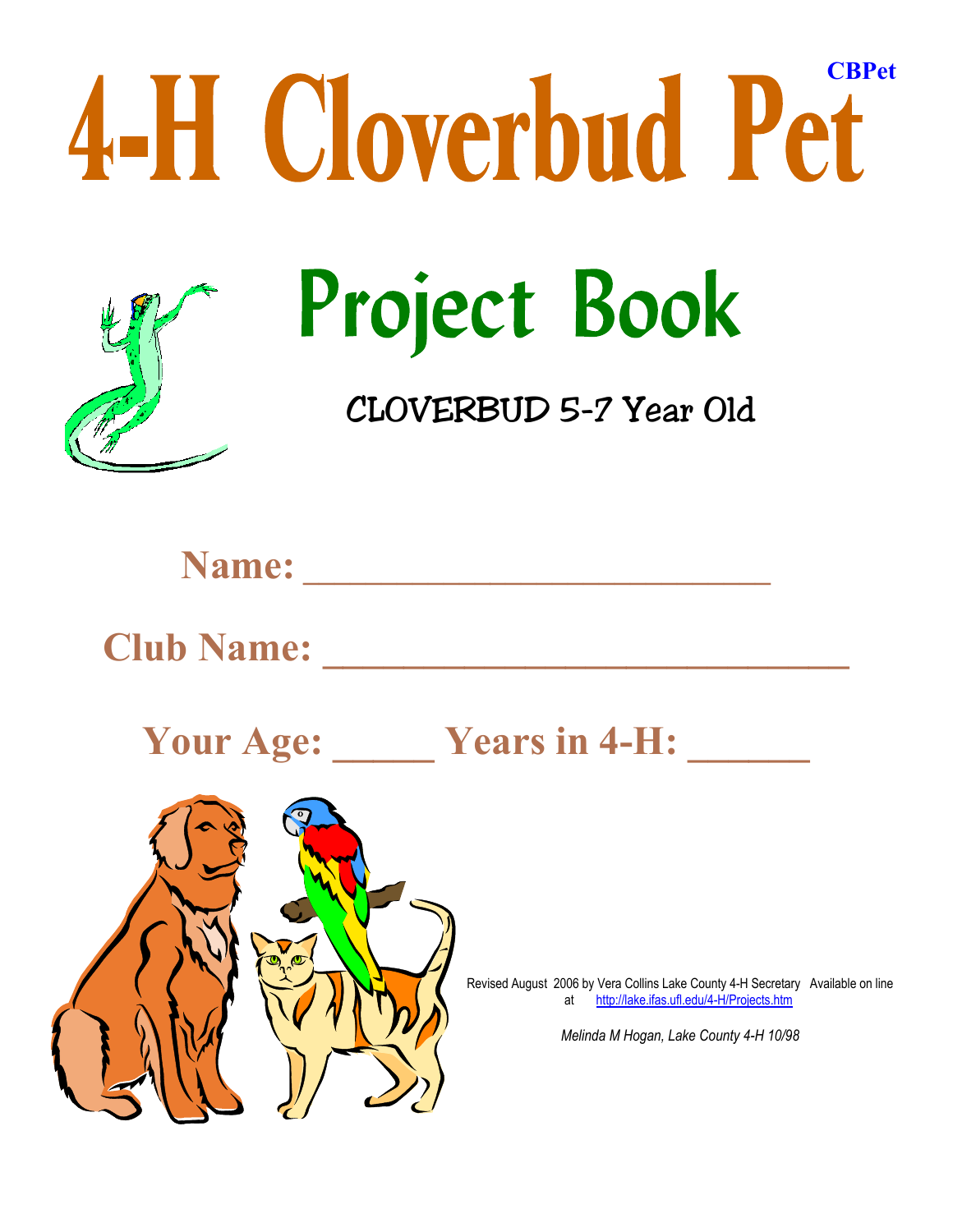## Getting Started...........

This year I want to learn these things about my pet (s):

 $\mathcal{L}_\mathcal{L} = \mathcal{L}_\mathcal{L} = \mathcal{L}_\mathcal{L} = \mathcal{L}_\mathcal{L} = \mathcal{L}_\mathcal{L} = \mathcal{L}_\mathcal{L} = \mathcal{L}_\mathcal{L} = \mathcal{L}_\mathcal{L} = \mathcal{L}_\mathcal{L} = \mathcal{L}_\mathcal{L} = \mathcal{L}_\mathcal{L} = \mathcal{L}_\mathcal{L} = \mathcal{L}_\mathcal{L} = \mathcal{L}_\mathcal{L} = \mathcal{L}_\mathcal{L} = \mathcal{L}_\mathcal{L} = \mathcal{L}_\mathcal{L}$ 

 $\mathcal{L}_\text{max}$  and  $\mathcal{L}_\text{max}$  and  $\mathcal{L}_\text{max}$  and  $\mathcal{L}_\text{max}$  and  $\mathcal{L}_\text{max}$  and  $\mathcal{L}_\text{max}$ 

 $\mathcal{L}_\mathcal{L} = \mathcal{L}_\mathcal{L} = \mathcal{L}_\mathcal{L} = \mathcal{L}_\mathcal{L} = \mathcal{L}_\mathcal{L} = \mathcal{L}_\mathcal{L} = \mathcal{L}_\mathcal{L} = \mathcal{L}_\mathcal{L} = \mathcal{L}_\mathcal{L} = \mathcal{L}_\mathcal{L} = \mathcal{L}_\mathcal{L} = \mathcal{L}_\mathcal{L} = \mathcal{L}_\mathcal{L} = \mathcal{L}_\mathcal{L} = \mathcal{L}_\mathcal{L} = \mathcal{L}_\mathcal{L} = \mathcal{L}_\mathcal{L}$ 

This year try to do some of the activities from this list:

- ( Tell my club something I learned about my project.
- Show my club something I learned to do with my project.
- Visit a pet store or veterinarian's office.
- Go to a pet show.
- Learn how to properly groom my pet.
- Teach my pet a trick.
- ( Take pictures of my project pet.

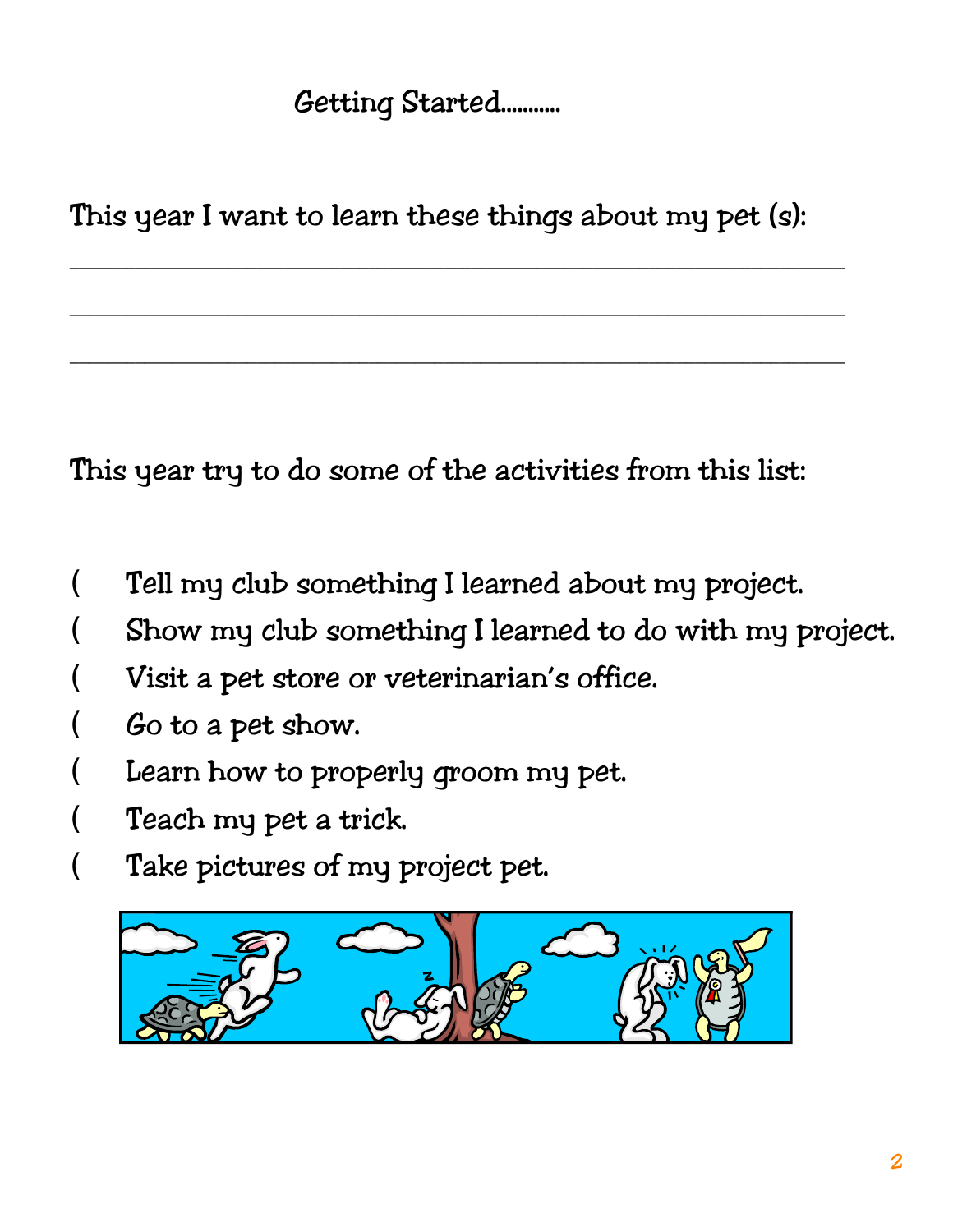

Draw a picture of your project pet (s):

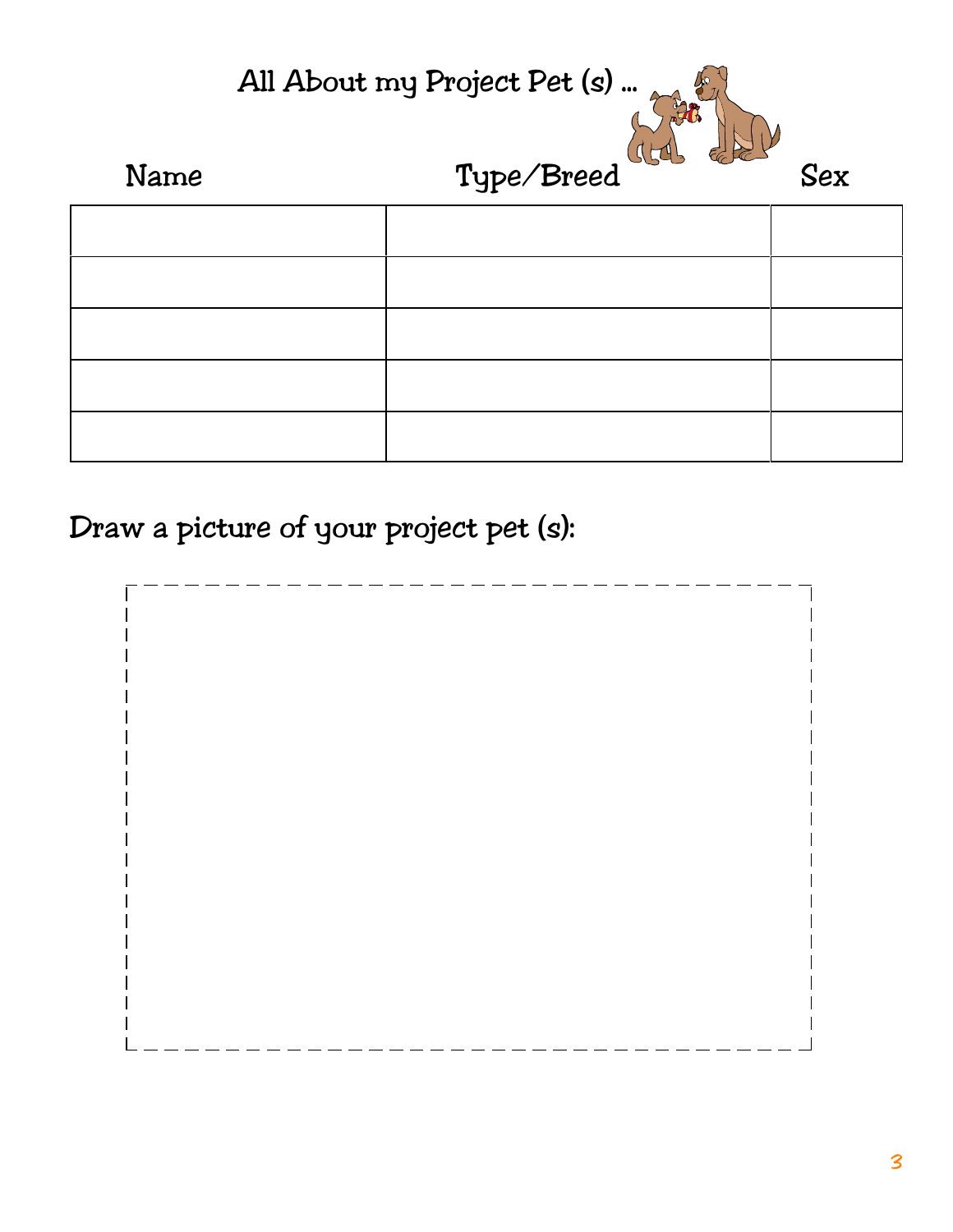Taking Care of my Pets....

What types of supplies or equipment do you need to properly care for your pet?

| 1  |  |
|----|--|
| 2. |  |
| 3. |  |
| 4. |  |



What is the proper way to hold or lead your pet (s)?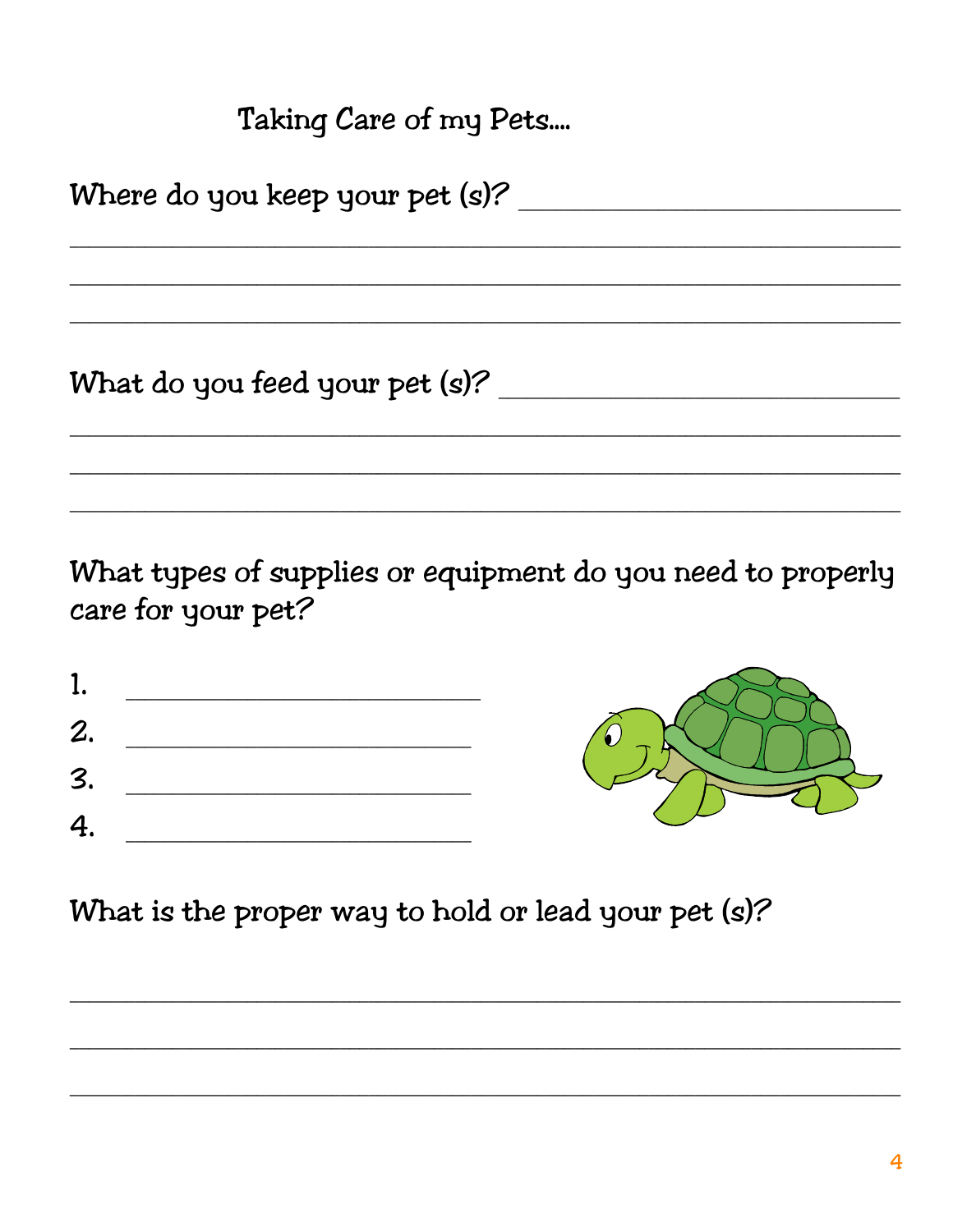### Your Pet's Health...

List some snacks that are good for your pet:

| ╭ |  |
|---|--|

List some snacks that are NOT good for your pet:

| <b>E</b> |  |
|----------|--|

Why is it important to take your pet to the vet?

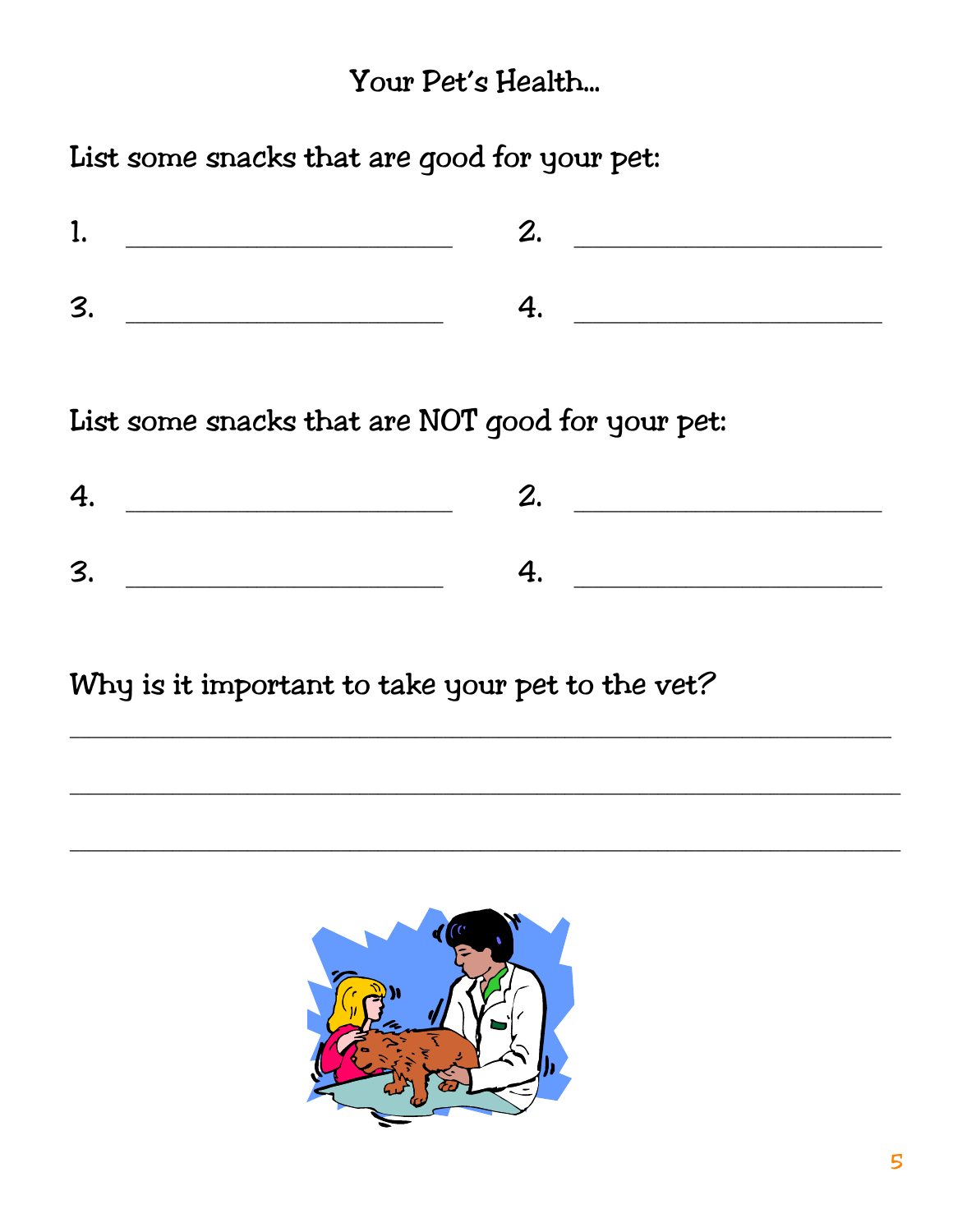### Breeds of Pets.............

Choose two breeds of \_\_\_\_\_\_\_\_\_\_\_\_\_\_\_\_\_\_\_\_\_\_\_, whatever kind of pet you have, and do the following:



- 1. List the breeds.
- 2. List the country where the breed started.
- 3. Draw and color a picture of the breed.

| Breed:   | Breed:   |  |  |  |
|----------|----------|--|--|--|
| Country: | Country: |  |  |  |
|          |          |  |  |  |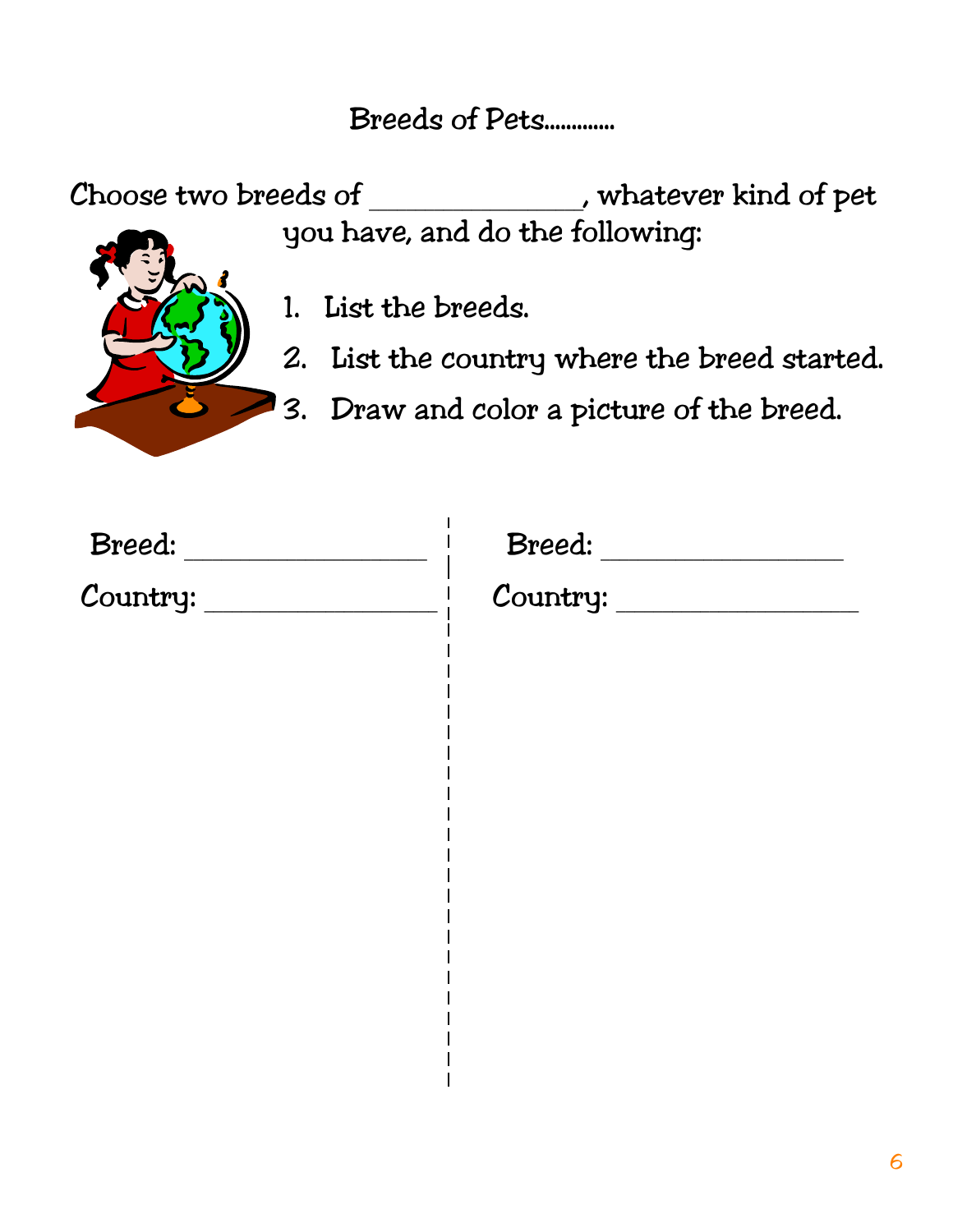Project Story.....

Talk about what you did with your 4-H pet project this year.

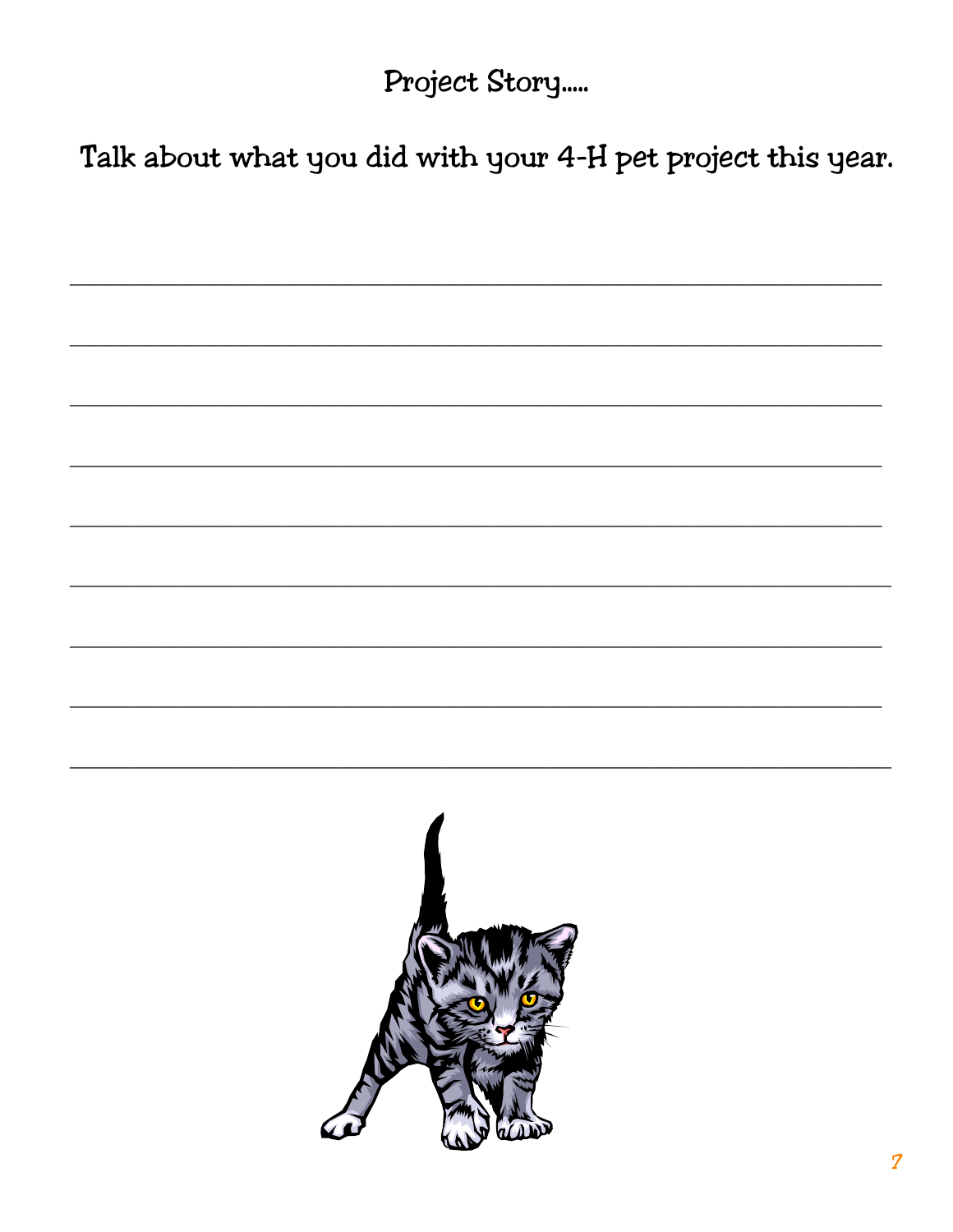# My 4-H Cloverbud Project Summary

|                                                | $(My$ name is:                                                           |  |                   |         |                |  |
|------------------------------------------------|--------------------------------------------------------------------------|--|-------------------|---------|----------------|--|
|                                                | (Age: <u>Crade in school:</u> Crade in school:                           |  |                   |         |                |  |
|                                                |                                                                          |  |                   |         |                |  |
|                                                |                                                                          |  |                   | club.   |                |  |
|                                                | (I have been a 4-H member for $\_\_\_\_\_$ year (s).                     |  |                   |         |                |  |
| (I completed the following Projects this year: |                                                                          |  |                   |         |                |  |
|                                                |                                                                          |  |                   |         |                |  |
| (Did you do                                    |                                                                          |  |                   | Check U |                |  |
| Exhibit something you made                     | Show and tell, 4-H demonstration<br>Project activity sheets or workbooks |  | Yes<br>Yes<br>Yes |         | No<br>No<br>No |  |

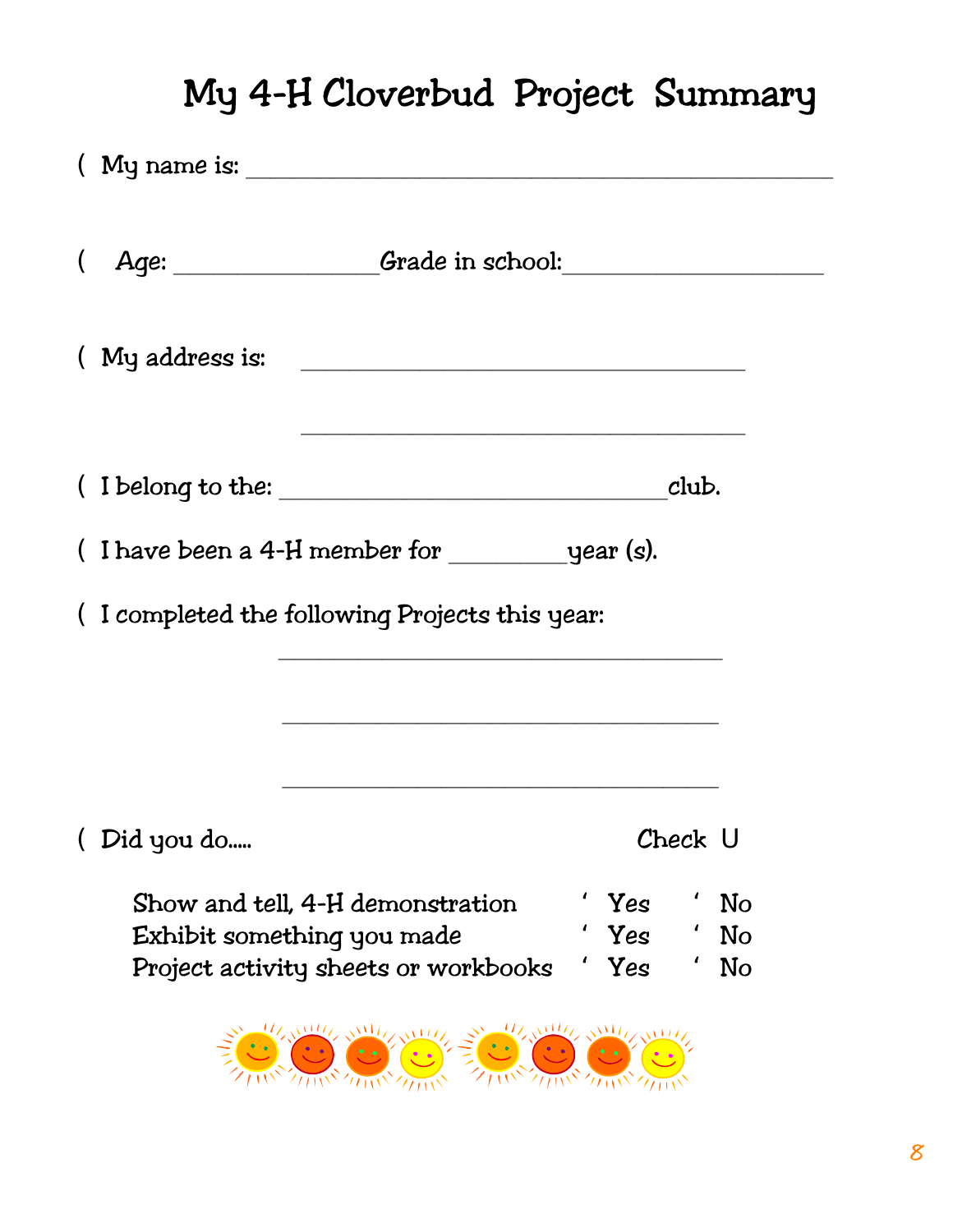## Complete these questions if you can:

Some of my favorite project activities I worked on this year were:

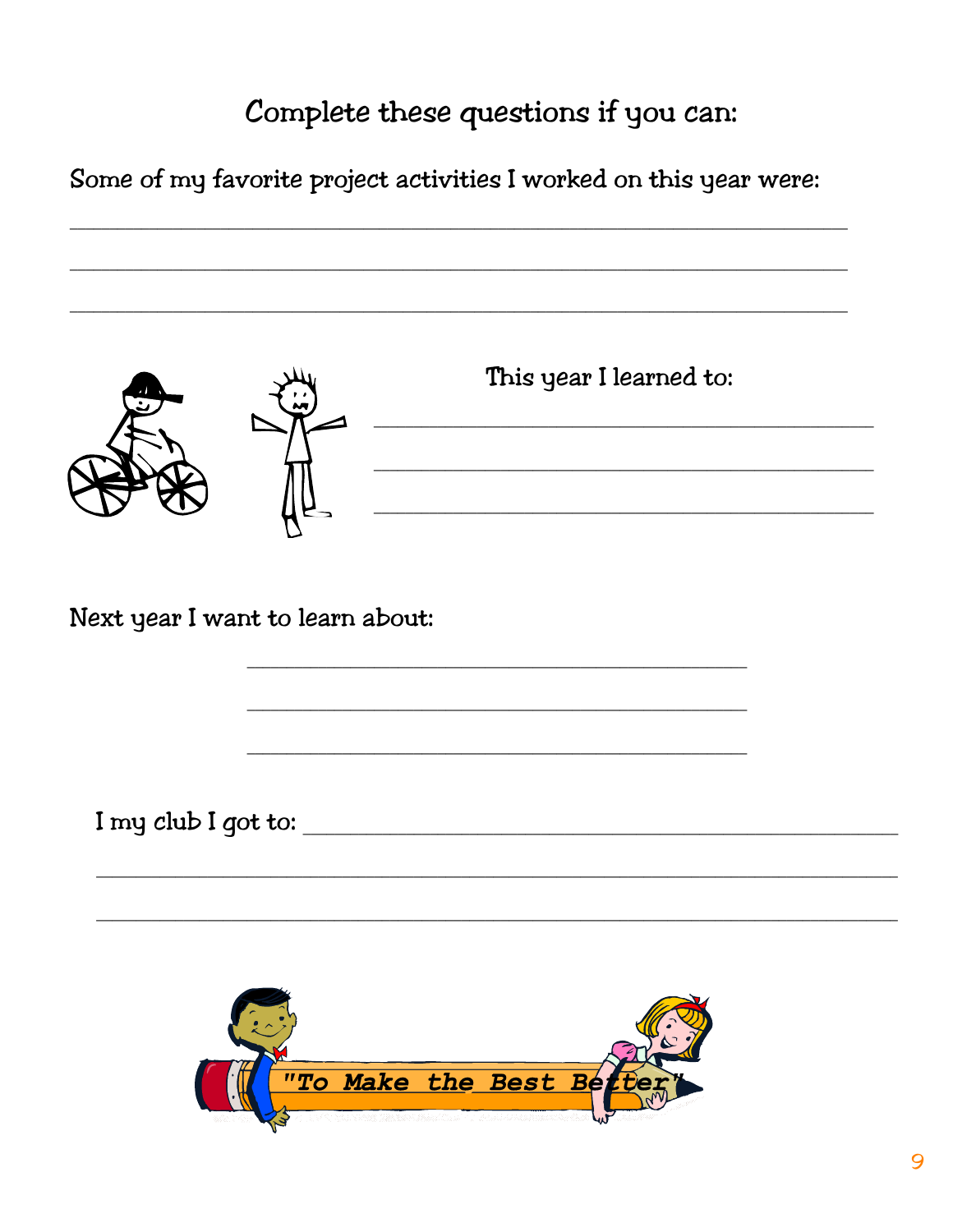Here are some pictures or drawings of my project activities.